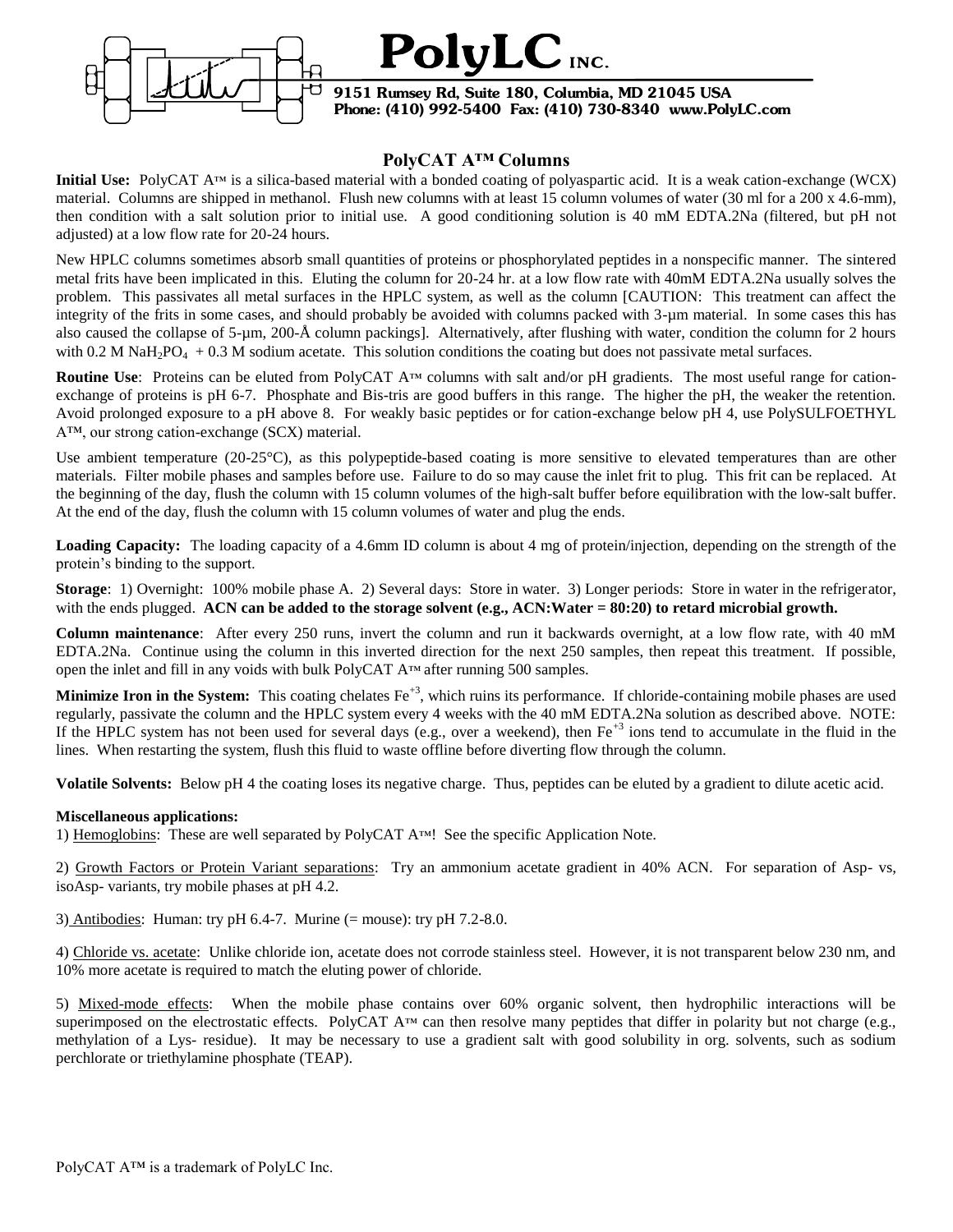## **Cation-Exchange HPLC with Volatile Mobile Phases**

This method works with PolyCAT A™, our weak cation-exchange (WCX) material. A gradient to dilute acetic acid (HOAc) can uncharge the carboxyl- groups on the surface, leading to the elution of retained peptides. This gradient does not uncharge our strong cation-exchange (SCX) material, PolySULFOETHYL A™. Peptides are reliably retained on a WCX material only if they have three or more basic residues or two basic residues and a free N-terminus. Thus, most tryptic peptides are not well-retained. This method also works with nonpeptide basic solutes such as polyamines and aminoglycoside antibiotics. Elution is generally in order of least to most basic, but there is also some separation of sequence variants differing in nonbasic residues.

**Adsorption:** Apply the mixture to a PolyCAT A column equilibrated with 10 mM ammonium acetate, pH 5-5.5. Binding capacity is approx. 4 mg. peptide for a 4.6-mm i.d. column.

**Elution:** Run a linear gradient to 15% aq. HOAc. Some extremely basic peptides or polyamines have required as much as 30% HOAc for elution.

**Detection:** Absorbance detection below 240 nm is not possible with these mobile phases. Thus, absorbance detection is confined to peptides with aromatic residues; 254 nm (for Phe-), 270 nm (for Tyr-), or 280 nm (for Trp-). Suitable alternatives include mass spectroscopy or an evaporative light scattering detector (ELSD). Alternatively, just collect fractions for bioassay after lyophilization or drying in a SpeedVac.

#### **Notes:**

1) Extremely basic solutes: If elution requires over 20% HOAc, try PolyCAT A™ with 1000-Å pore diameter instead of 300-Å. This can decrease by 3x the concentration of HOAc required.

2) Synthetic peptides: This is a convenient way to clean up a crude synthetic product. Basic peptides are retained while deprotection fragments are not. This eliminates the need for an ether precipitation step (and potential oxidation of labile side chains).

3) Unusually hydrophobic peptides: To promote solubility, @ 20% organic solvent can be included in both mobile phases. Use of >50% organic solvent will result in hydrophilic interactions being superimposed on the electrostatic effects.

4) Counterions: This method yields peptides with acetate counterions. This is compatible with bioassays, unlike the trifluoroacetate counterion frequently contributed by reversed-phase HPLC.

## **Acknowledgements to Mike Selsted @ U.C.-Irvine for initial use of this technique.**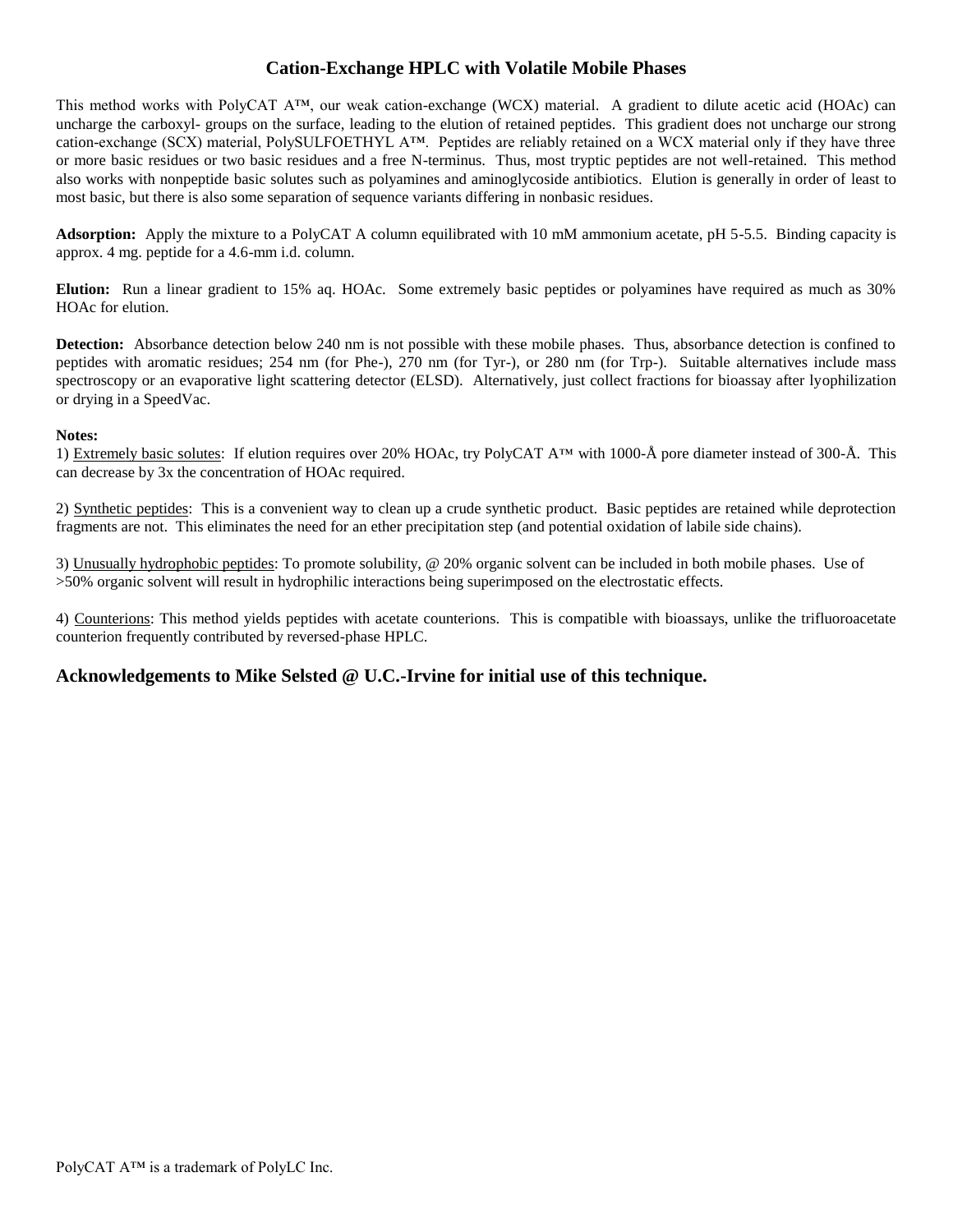

# **Analysis of Hemoglobins using PolyCAT A™ columns**

The following protocols were developed by Cheryl Rognerud and Ching-Nan Ou at Texas Children's Hospital (Houston):

For rapid screens or routine analysis use i**tem# 3.54CT0510; 5µ, 1000Å.**

| <b>Flow rate:</b><br>Gradient: | Routine Screen<br>Time (min)<br>0<br>8<br>12<br>13 | 1.7mL/min<br>%B<br>10<br>40<br>100<br>$10*$ | <b>Mobile Phase A:</b><br><b>Mobile Phase B:</b><br><b>Data Collection:</b> | $20mM$ Bis-tris + $2mM$ KCN, pH 6.96.<br>$20mM$ Bis-tris + $2mM$ KCN + $200mM$ NaCl, pH 6.55.<br>*Collect data through 15'. Ready for a new sample at 20'.<br>**Collect data through 8.5'. Ready for a new sample at 10'.<br><b>NOTE:</b> Initial %B may vary depending on column & reagent lot as well<br>as individual instrument configuration. Ending %B is set to the |
|--------------------------------|----------------------------------------------------|---------------------------------------------|-----------------------------------------------------------------------------|----------------------------------------------------------------------------------------------------------------------------------------------------------------------------------------------------------------------------------------------------------------------------------------------------------------------------------------------------------------------------|
|                                |                                                    |                                             |                                                                             | same value as $@$ time $0'.$                                                                                                                                                                                                                                                                                                                                               |

| <b>Flow rate:</b> | Rapid Screen | 3.4mL/min |
|-------------------|--------------|-----------|
| Gradient:         | Time (min)   | %B        |
|                   | $\left($     | 10        |
|                   | 4            | 40        |
|                   | 6            | 100       |
|                   | $\tau$       | $10**$    |

For analysis of a small number of samples or confirmatory run for identifying a variant use **item# 204CT0510; 5µ, 1000Å.**

| <b>Flow rate:</b> | Routine Screen | 1.0mL/min | <b>Mobile Phase A:</b>  | $20mM$ Bis-tris + $2mM$ KCN, pH 6.96.                    |
|-------------------|----------------|-----------|-------------------------|----------------------------------------------------------|
| Gradient:         | Time (min)     | %B        | <b>Mobile Phase B:</b>  | $20mM$ Bis-tris + $2mM$ KCN + $200mM$ NaCl, pH 6.55.     |
|                   | 0              | 14        | <b>Data Collection:</b> | Collect data through 32'. Ready for a new sample at 44'. |
|                   | 16             | 50        |                         |                                                          |
|                   | 22             | 100       |                         |                                                          |
|                   | 24             | 100       |                         |                                                          |
|                   | 26             | 14        |                         |                                                          |

For rapid screens or routine analysis use **item# 3.54CT0315; 3µ, 1500Å.**

This column has replaced item# 3.54CT0510 in most labs.

| <b>Flow rate:</b><br><b>Gradient:</b> | Routine Screen<br>Time (min)<br>$\theta$<br>8<br>15<br>16 | 1.7mL/min<br>%B<br>10<br>40<br>100<br>10 | <b>Mobile Phase A:</b><br><b>Mobile Phase B:</b><br><b>Data Collection:</b> | $20mM$ Bis-tris + $2mM$ KCN, pH 6.96.<br>$20mM$ Bis-tris + $2mM$ KCN + $200mM$ NaCl, pH 6.55.<br>Collect data through 15'. Ready for a new sample at 20'. |
|---------------------------------------|-----------------------------------------------------------|------------------------------------------|-----------------------------------------------------------------------------|-----------------------------------------------------------------------------------------------------------------------------------------------------------|
|                                       | Rapid Screen                                              | TBD                                      |                                                                             |                                                                                                                                                           |
|                                       | Faster throughput can be obtained with a faster flow<br>. |                                          |                                                                             |                                                                                                                                                           |

rate and gradient schedule, but keep back pressure

< 2000psi.

For superior resolution of difficult variants use i**tem# 104CT0315; 3µ, 1500Å.** This column has replaced item# 204CT0510 in most labs.

| <b>Flow rate:</b> | Routine Screen | $1.2$ m $L/min$ | <b>Mobile Phase A:</b>  | $40mM$ Bis-tris + 2mM KCN, pH 6.5.                       |
|-------------------|----------------|-----------------|-------------------------|----------------------------------------------------------|
| <b>Gradient:</b>  | Time (min)     | %B              | <b>Mobile Phase B:</b>  | $40mM$ Bis-tris + 2mM KCN + 200mM NaCl, pH 6.8.          |
|                   | $^{(1)}$       | 18              | <b>Data Collection:</b> | Collect data through 18'. Ready for a new sample at 25'. |
|                   | 8              | 45              |                         |                                                          |
|                   | 12             | 100             |                         |                                                          |
|                   | 13             | 18              |                         |                                                          |